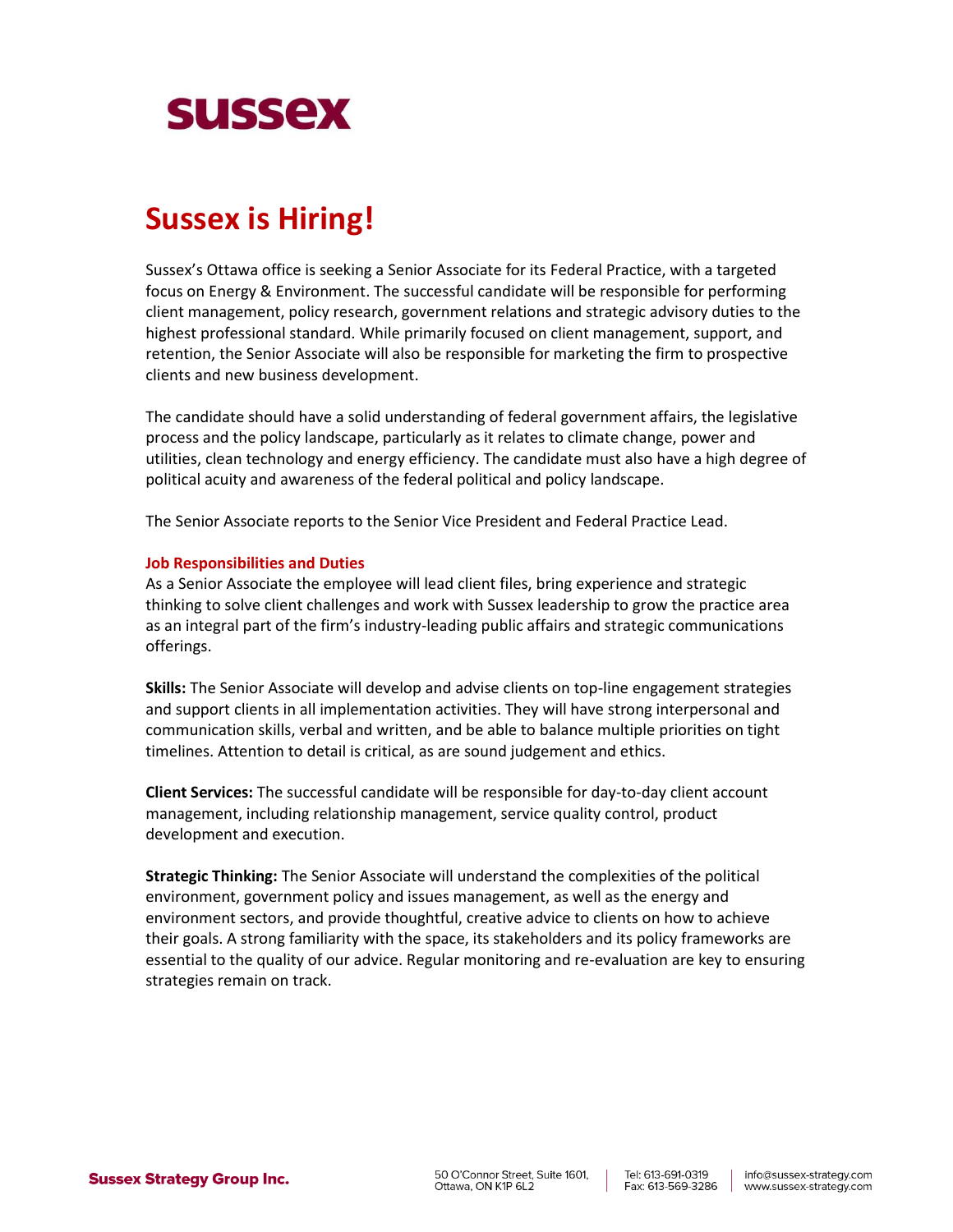# **SUSSEX**

**Business Development:** The successful candidate will be responsible for identifying, pitching, and drafting proposals for new clients. This requires a strong knowledge of Sussex's integrated public affairs service offering and understanding the needs and objectives of potential clients.

# **Qualifications**

- Minimum 5 years of relevant government and/or advocacy experience
- Minimum 4-year university degree
- Adept communicator with strong interpersonal skills, sound judgement and client management experience
- Self motivated with ability to focus on tasks at hand and complete with accuracy in a timely manner
- Detail oriented and focused on accuracy of work
- Able to work in multi-tasking environment, to be flexible and to adapt to different situations
- Computer skills and knowledge of Microsoft Office 365
- Proven organization, time management, and problem solving skills
- Ability to maintain confidentiality
- Excellent verbal and written English communication skills. French proficiency is an asset.

## **How to Apply**

Interested applicants should email a cover letter and resume detailing relevant work experience to [dmccarthy@sussex-strategy.com](mailto:dmccarthy@sussex-strategy.com) with the subject line 'Senior Associate, Federal' by Sunday, February 6<sup>th</sup>.

## **About Sussex**

Sussex Strategy Group is Canada's premier advisory firm for businesses and organizations in tightly regulated markets facing complex challenges involving government, regulatory agencies and the public. Sussex uses experience, skill, ingenuity, and in-depth research to enhance and protect our clients' interests, business success and reputations.

Our mission is to be the most respected public affairs firm in Canada by offering superior service and value to our clients, our team, and our stakeholders, while conducting our business with integrity, inclusivity, creativity and a dedication to excellence.

Established in 1998, the firm remains Canadian-owned and independently operated.

Sussex has offices in Toronto and Ottawa, and a network of expert affiliates in major centres across the country. By combining experience, capabilities, unparalleled knowledge of government and public relations expertise, Sussex provides leading domestic and international